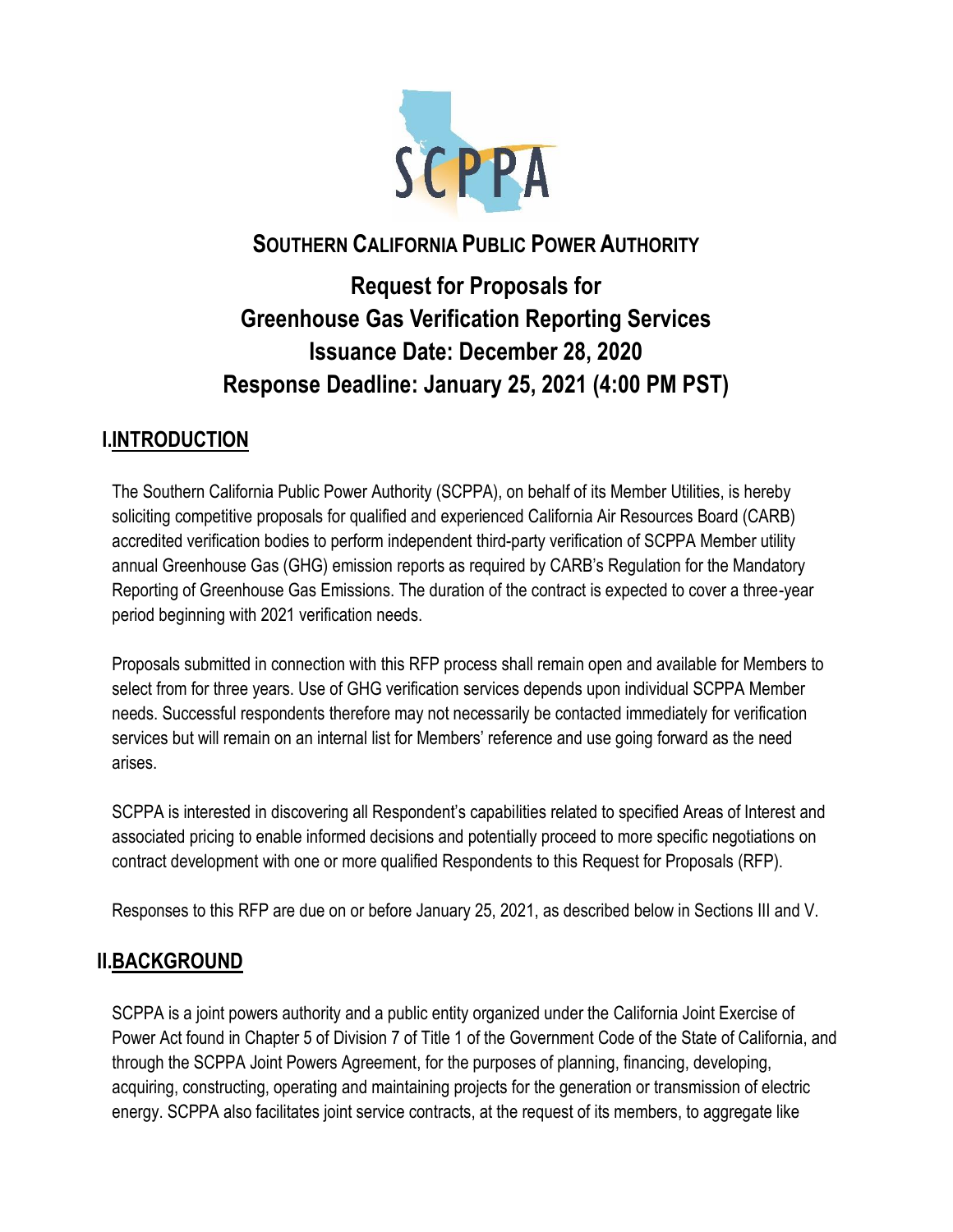project efforts among its Members for the purposes of developing energy efficiency, demand response and resource procurement Programs or Projects to improve operating efficiencies and reduce costs.

Membership of SCPPA consists of eleven cities and one irrigation district, which supply electric energy within Southern California, including the municipal utilities of the cities of Anaheim, Azusa, Banning, Burbank, Cerritos, Colton, Glendale, Los Angeles, Pasadena, Riverside, and Vernon, and the Imperial Irrigation District. SCPPA is governed by its Board of Directors, which consists of representatives from each of its Members. The management of SCPPA is under the direction of an Executive Director who is appointed by the Board.

Certain SCPPA Members require verification services for their GHG emission reports to satisfy regulatory requirements. Any service contract subsequently entered into by SCPPA would be utilized directly by the interested Members to serve their respective utility needs. The service and work products would be ordered and approved directly by SCPPA and/or the applicable Members. Billing would be administered through SCPPA.

### **III.AREAS OF INTEREST**

- **1.** Minimum qualification requirements:
	- **A.** CARB Accreditation. Respondent must be approved and listed as a CARB accredited verification body, having met all applicable accreditation requirements, with at least two accredited lead verifiers and five full time staff. At least one member of the verification team must be an accredited Electricity Transactions Specialist. Respondent must remain apprised of and be committed to meeting any additional CARB training requirements necessary to maintain their accreditation.
	- **B.** Conflict of Interest. Respondent must be able to evaluate and provide a Conflict of Interest Form as required by CARB. The potential for a conflict of interest between the Respondent and SCPPA Member must be in the low to medium category, in accordance with Section 95133 of the Mandatory Reporting Regulation. If the potential for a conflict of interest falls in the medium category, the respondent shall state whether it can be mitigated to a level acceptable to CARB.

Proposals failing to meet the minimum qualification requirements will be deemed non‐responsive.

**2.** Respondent must be willing and able to provide as needed or requested: a verification services proposal and cost estimate to individual SCPPA Members; prepare and submit a Conflict of Interest Evaluation and Notification of Verification Services to CARB prior to the start of verification services; conduct a project kick-off and coordination meeting(s); on-site verification services; a verification plan; a data sampling plan; an assessment whether the GHG emissions report is free of material misstatement and conforms with CARB's procedures and methods for calculating and reporting GHG emissions; monthly progress updates; a list of findings including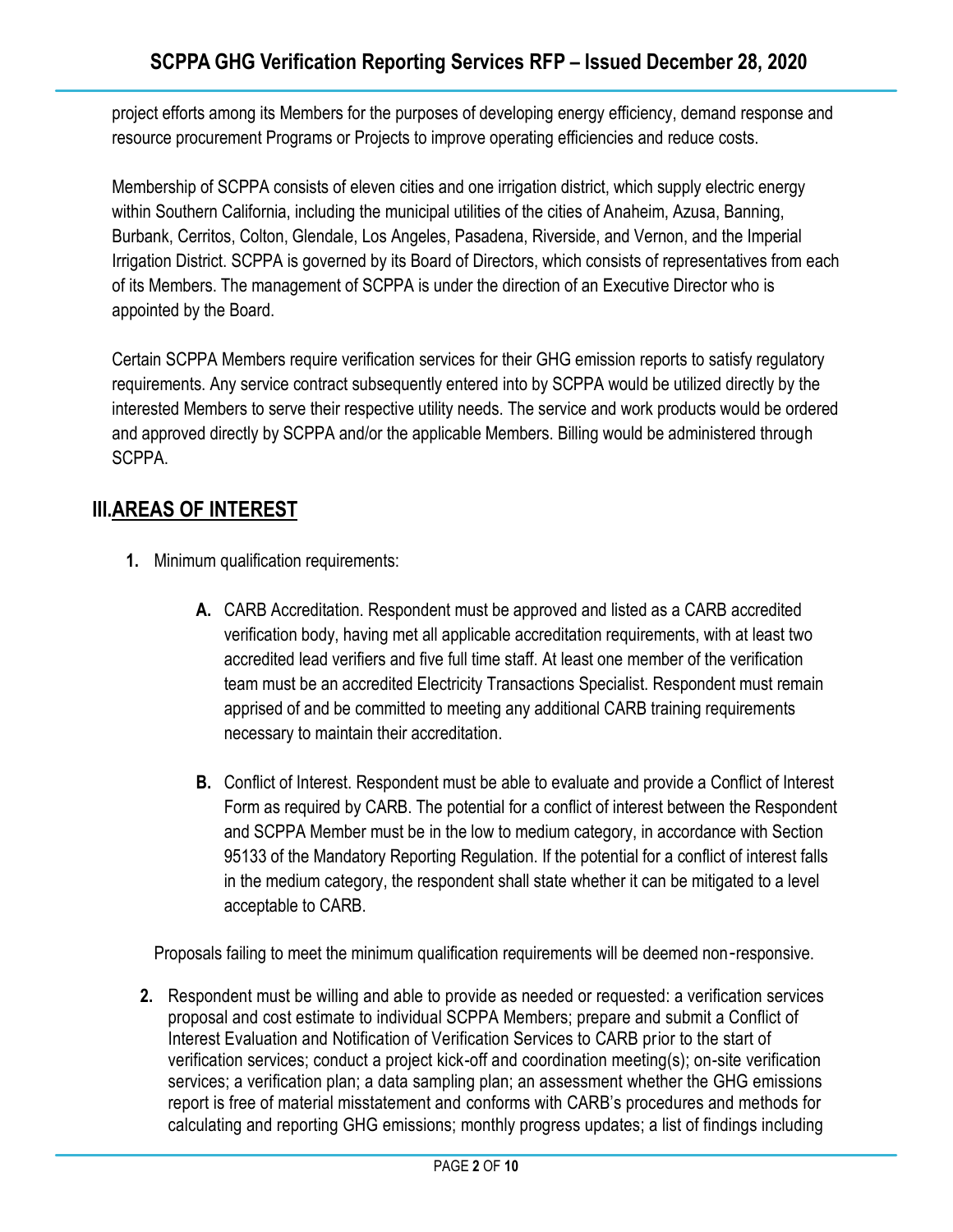description of the issue and reference to the regulatory requirement in a timely manner that provides sufficient time for SCPPA Members' review, evaluation, and corrective action if needed prior to July 31; verification report(s) and opinion(s), and submittal of a Verification Statement to CARB on or before the verification statement compliance deadline of August 10 each year for each GHG emissions report.

- **3.** Respondent must identify any experience with, and knowledge or understanding of, the California Independent System Operator (CAISO) markets including merchant vs load-serving transactions. Respondent must describe approach to verifying GHG emissions reports for entities that participate in the CAISO Market Redesign and Technology Upgrade (MRTU) or Energy Imbalance Market (EIM) markets.
- **4.** Respondent must identify experience performing GHG emission report verification services under the CARB Mandatory Reporting Regulation, and any previous verification services or other services provided to SCPPA Members with dates and description of services.
- **5.** Respondent must identify any additional requirements for the first year of working with a new verifier or for the first year of a compliance period.
- **6.** Respondent must provide a proposed work plan and schedule for completing verification of the GHG emission reports prior to the verification statement compliance deadline of August 10, including sufficient time for the SCPPA Member to review and respond to any verification findings and the verification opinion prior to July 31.
- **7.** Respondent must outline and detail their technical approach to the verification work. This includes verification plans for both facility and entity reports, schedule, data requests, data checks, sampling and review, how issues are addressed including customer response lead time, typical lead time for information requests, responses, process for report correction/update/resubmittal and reverification, and submittal of verification statement.
- **8.** If Respondent is also interested in providing GHG verification reporting services to the Department of Water and Power of the City of Los Angeles, Respondent must provide the additional information requested in "Attachment A" as a separate attachment to the proposal.

### **IV. PROPOSAL SUBMISSION REQUIRED ELEMENTS**

Proposals will be evaluated based upon responses to the following requirements:

### **1. TRANSMITTAL LETTER CONTENT:**

- **A.** A brief statement of the Respondent's understanding of the work to be done and commitment to perform the work as scheduled, including:
	- **I.** statement of work specifications; and
	- **II.** reference to any proposed contractual terms and conditions required by the Respondent; and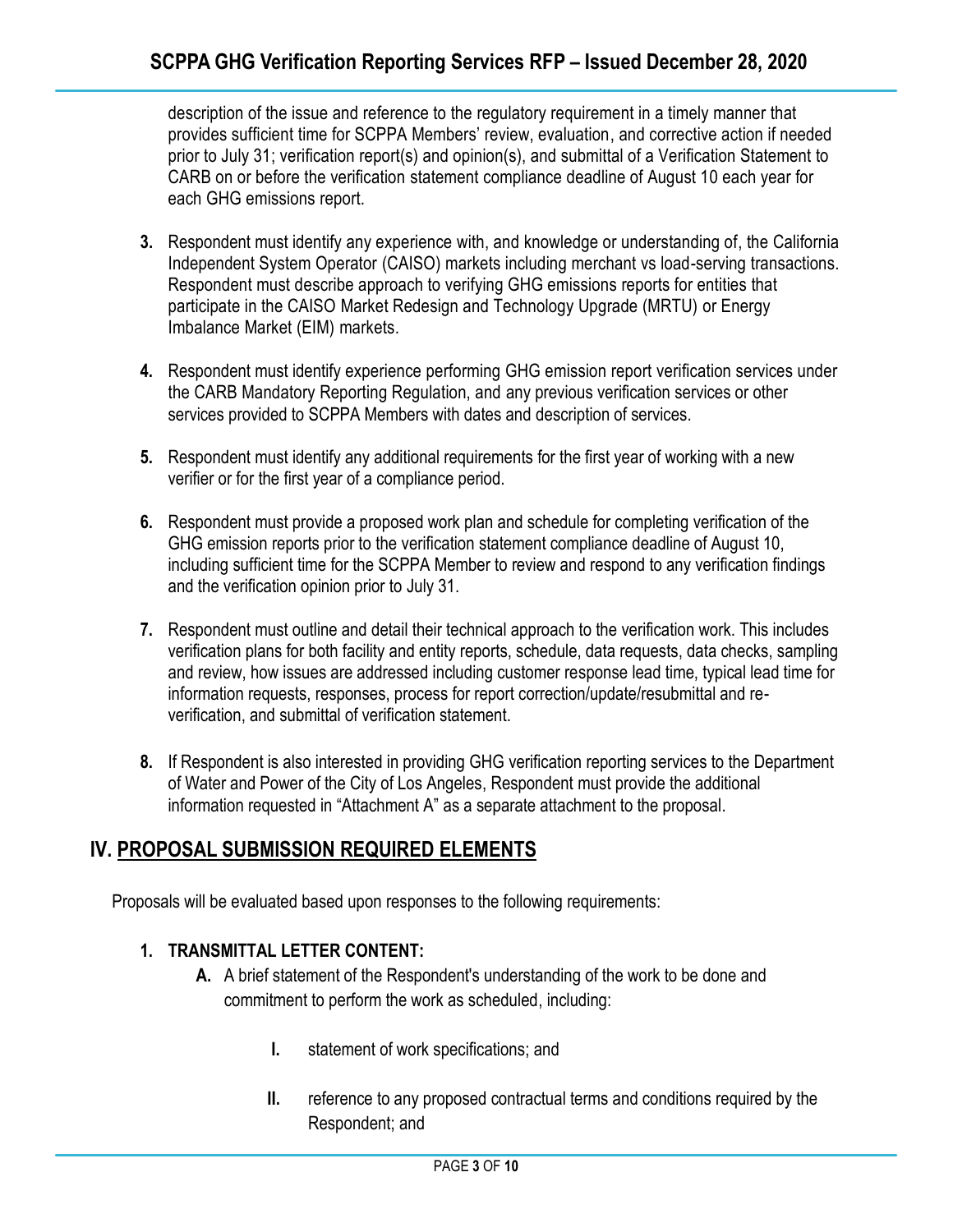- **III.** a summary of exceptions taken to the RFP requirements; and
- **IV.** any and all expectations from SCPPA including, but not limited to: requirements definitions, strategy refinement, and staffing requirements to support the proposed project or program implementation.
- **B.** An officer authorized to bind must sign the proposal on behalf of the Respondent and must include the following declarations on the transmittal letter:

"This proposal is genuine, and not sham or collusive, nor made in the interest or in behalf of any person not herein named; the Respondent has not directly or indirectly induced or solicited any other Respondent to put in a sham bid, or any other person, firm or corporation to refrain from submitting a proposal; and the Respondent has not in any manner sought by collusion to secure for themselves an advantage over any other Respondent."

### **2. RESPONDENT INFORMATION**:

Provide legal name of Company or Individual, physical street address, the name(s) and title(s) of the individual(s) authorized to represent the Respondent, including telephone number(s) and email address(es).

### **3. PROPOSAL:**

Proposals must include a description of the proposed project or program, how it meets (or does not meet) each of the objectives of this RFP, and a detailed description addressing all of the Areas of Interest -- particularly the technical approach to the work and schedule to ensure SCPPA Members have sufficient time to review and respond to any findings and review the verification opinion and verification report prior to the verification statement compliance deadline of August 10.

### **4. MANAGEMENT AND TECHNICAL APPROACH TO THE WORK:**

- **A.** Describe the management approach to verification, including an organization chart that identifies the proposed verification team members, their roles and responsibilities, and the management of subcontractors (if any). Describe the approach to risk management and process for addressing and resolving questions and issues encountered during the verification process. Provide information to demonstrate that the Respondent has the project management skills to deliver the required project on time and within budget.
- **B.** Provide a commitment statement for the retention and use of key employees as proposed, their availability to initiate and sustain the proposal, as well as planned supplemental employees if key personnel are not available to assure project delivery.
- **C.** State whether Respondent will use subcontractors to perform services pursuant to the contract. Should the use of subcontractors be offered, the Respondent shall provide the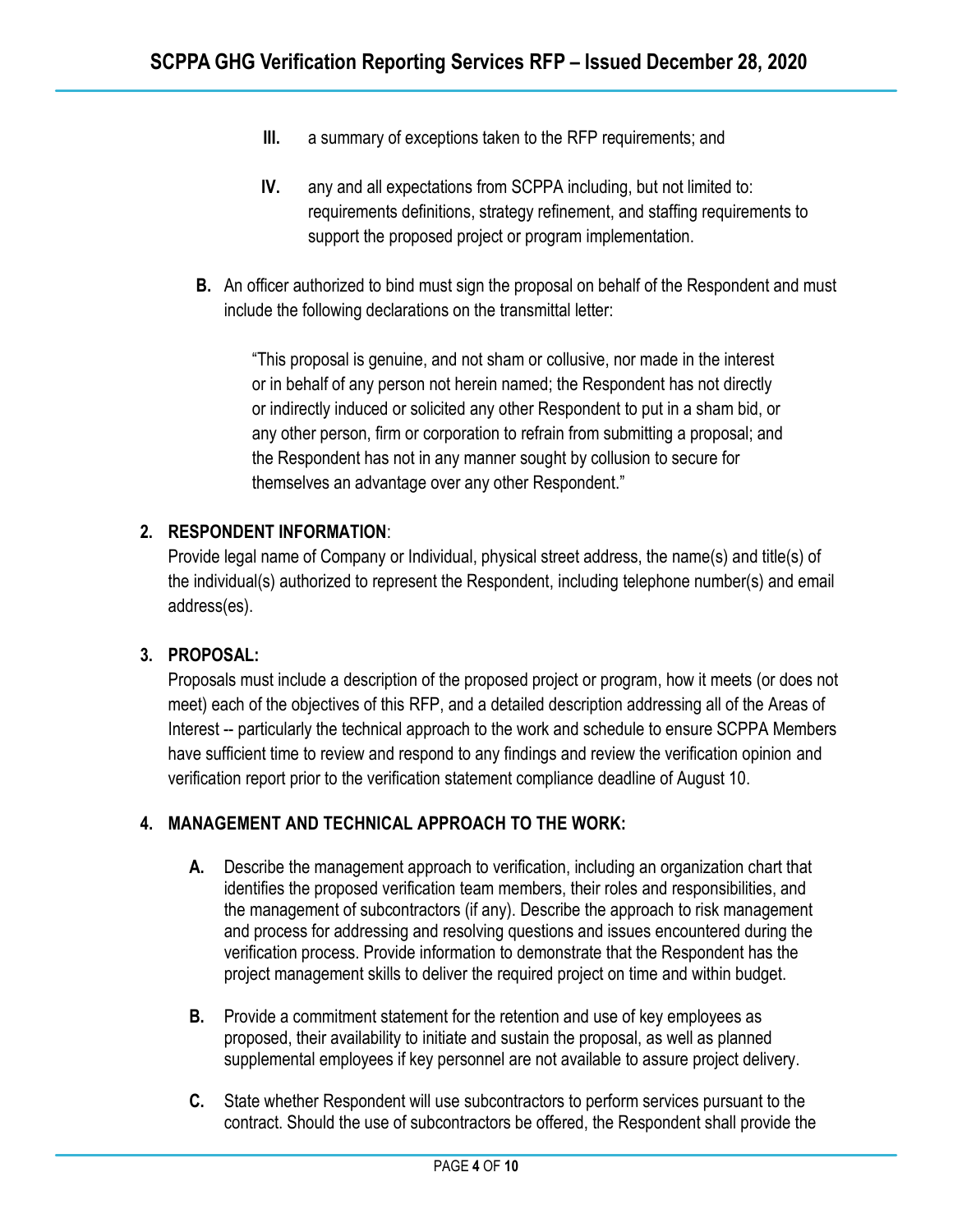same assurances of competence for the subcontractor, plus the demonstrated ability to manage and supervise the subcontracted work. Subcontractors shall not be allowed to further subcontract with others for work. The provisions of any contract resulting from this RFP shall apply to all subcontractors in the same manner as to the Respondent. Any subcontractor expenses will be reimbursed at actual cost.

- **D.** Provide a detailed description of the technical approach to verifying Electric Power Entity and Electric Generating Facility GHG emission reports. Include a work plan, list of information that will be requested, expected format for and timing to receive supporting documentation, schedule for conducting the verification work, approach to scheduling site visits, communication of progress updates and findings to the reporting entity, approach to resolving verification questions and differences of opinion, and efforts expected from the reporting entity. The description should demonstrate understanding of the verification process, work flow and timing, and depth and breadth of technical and/or industry knowledge.
- **E.** Provide a list of deliverables and timing for each deliverable.

### **5. FEES:**

Pricing in all proposals should be made based on good faith estimates of the requirements defined in this RFP. Please include a Fee Schedule (including hourly labor rates by category of staff as well as other charges), along with a description of the cost of service calculation methodology including assumptions about site visits, review and verification of corrections made to GHG emission reports, circumstances that would result in additional charges, and example pricing showing a breakdown of expenses for full and less intensive verification services.

### **6. EXPERIENCE AND QUALIFICATIONS:**

Respondent shall clearly identify project participants and management team, including:

- **A.** Describe your firm's experience as may be applicable to this RFP your organizational structure, management qualifications, and other contract related qualifications, including number of years firm has been in business.
- **B.** Provide a description of GHG emission report verification services performed by your firm in the past five years, including experience with verifying Electric Power Entity and Electric Generating Facility reports under the CARB Regulation for the Mandatory Reporting of Greenhouse Gas Emissions.
- **C.** Specify key employees and describe their qualifications, experience and duties related to the verification work, including the office location(s) where work will be performed. Provide a description of the proposed verification team, along with the qualifications and experience of the lead verifier and members of the verification team. Include relevant team member experience with verifying GHG emission reports for Electric Power Entities and Electric Generating Facilities. Please include resumes, limited to no longer than two pages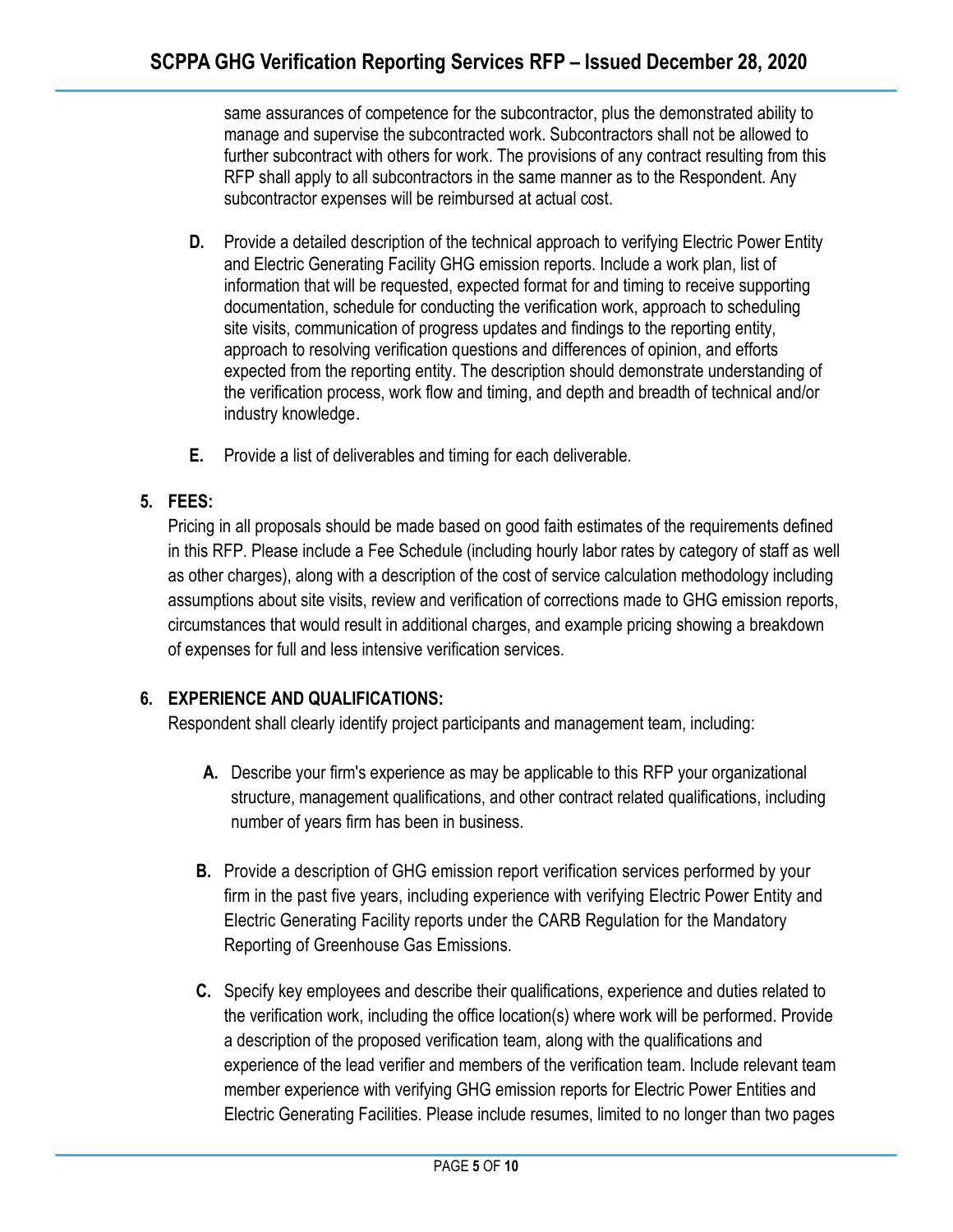each, of personnel that will be assigned to the project along with their role, registrations, permits, certificates and licenses as applicable.

**D.** Respondent must indicate any and all pending litigation that could affect the viability of Respondent's proposal, continuance of existing contracts, operation or financial stability.

### **7. REFERENCES:**

- **A.** Describe whether the Respondent has, within the last five (5) years, rendered any service to SCPPA or to any of SCPPA's Members, either as a contractor or subcontractor, either under the current Respondent's name or any other name or organization. If so, please provide details (status as prime or subcontractor, brief description of the contract).
- **B.** Please provide a minimum of three references for GHG emission report verification work performed by your firm. Reference information shall include client name, reference contract number, brief description of scope of services provided and contract start/end date, key contact name, address, email address, and telephone number.
- **C.** If the Respondent has not rendered any service within the last five (5) years to SCPPA or to any of SCPPA's Members, then please provide references over that period with the details described above including the counterparty for which services were provided.

### **V.PROPOSAL SUBMISSION DELIVERY REQUIREMENTS**

There will not be an initial Respondent's conference associated with this RFP. The deadline to submit Clarification questions on this RFP will be **4:00 pm (PST) on January 8, 2021**. All questions should be submitted electronically via email to [GHGVerificationReportingServicesRFP@scppa.org](mailto:GHGVerificationReportingServicesRFP@scppa.org) referencing "*Greenhouse Gas Verification Reporting Services*" in the subject line. Answers to questions that SCPPA, at its sole determination and discretion, deems to be substantive or that would place the inquisitor at a distinct and unfair advantage to other potential Respondents will be posted on SCPPA's website alongside the solicitation at **<http://scppa.org/page/RFPs-Other>** as soon as practicable after the date received, but no later than January 14, 2021. It is the responsibility of potential Respondents to review this website for any and all postings.

One (1) electronic copy of your proposal and any supporting documentation must be delivered to [GHGVerificationReportingServicesRFP@scppa.org](mailto:GHGVerificationReportingServicesRFP@scppa.org) by no later than **4:00 pm PST on January 25, 2021**.

Additionally, one (1) hard copy of your proposal, including a transmittal letter of authentic offer, and any supporting documentation may be, but is not required to be, submitted with the electronic copy of your submittal, by no later than the time and date referenced above, to:

> Southern California Public Power Authority GHG Verification Reporting Services RFP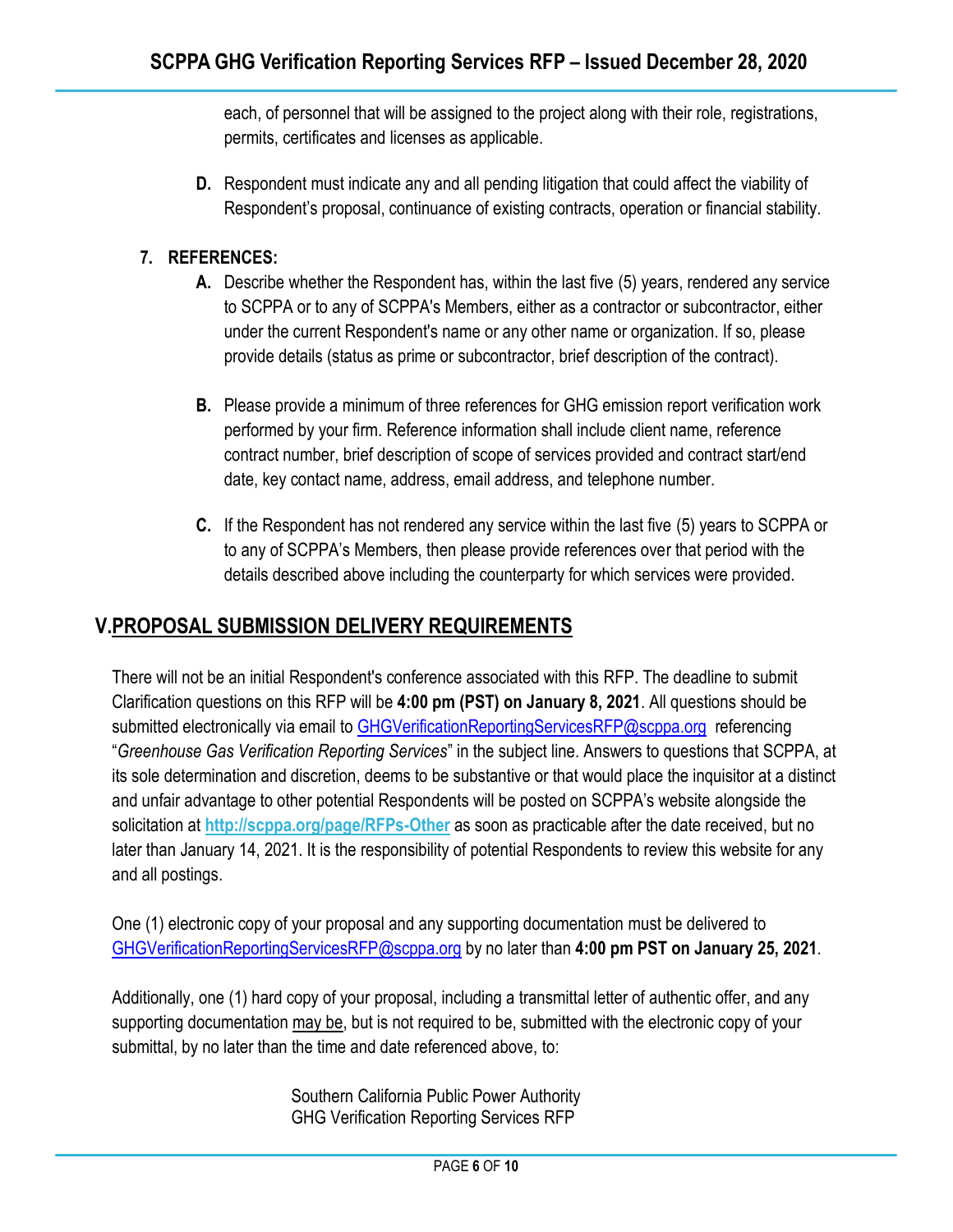Attention: Mario De Bernardo 915 L Street Suite 1410 Sacramento, California 95814

No contact should be made with the SCPPA Board of Directors, committees or working group representatives, or SCPPA Members concerning this RFP.

All information received by SCPPA in response to this RFP is subject to the California Public Records Act and may be subject to the California Brown Act and all submissions may be subject to review in the event of an audit.

### **VI.TIMELINE/SCHEDULE**

| <b>SCPPA RFP FOR GHG VERIFICATION SERVICES SELECTION PROCESS</b> |                           |
|------------------------------------------------------------------|---------------------------|
| <b>SCHEDULE OF REQUIREMENTS</b>                                  | <b>TARGET DATE(S)*</b>    |
| <b>Issue RFP</b>                                                 | December 28, 2020         |
| <b>Clarification Questions Deadline</b>                          | January 8, 2021           |
| Responses Due                                                    | January 25, 2021          |
| Review of Responses                                              | January and February 2021 |
| Selection of Respondent(s)                                       | March 2021                |

**\***Timeline/Schedule is subject to change.

### **VII.TERMS AND CONDITIONS**

- **1.** SCPPA reserves the right to cancel this RFP at any time, reject any and all proposals and to waive irregularities.
- **2.** SCPPA shall perform an initial screening evaluation to identify and eliminate any proposals that are, for example, not responsive to the RFP, do not meet the minimum requirements set forth in the RFP, are not economically competitive with other proposals, or are submitted by Respondents that lack appropriate creditworthiness, sufficient financial resources, or qualifications to provide dependable and reliable services for this RFP.
- **3.** SCPPA reserves the right to submit follow up questions or inquiries to request clarification of information submitted and to request additional information from any one or more of the Respondents.
- **4.** SCPPA reserves the right, without qualification and in its sole discretion, to accept or reject any or all proposals for any reason without explanation to the Respondent, or to make any award to that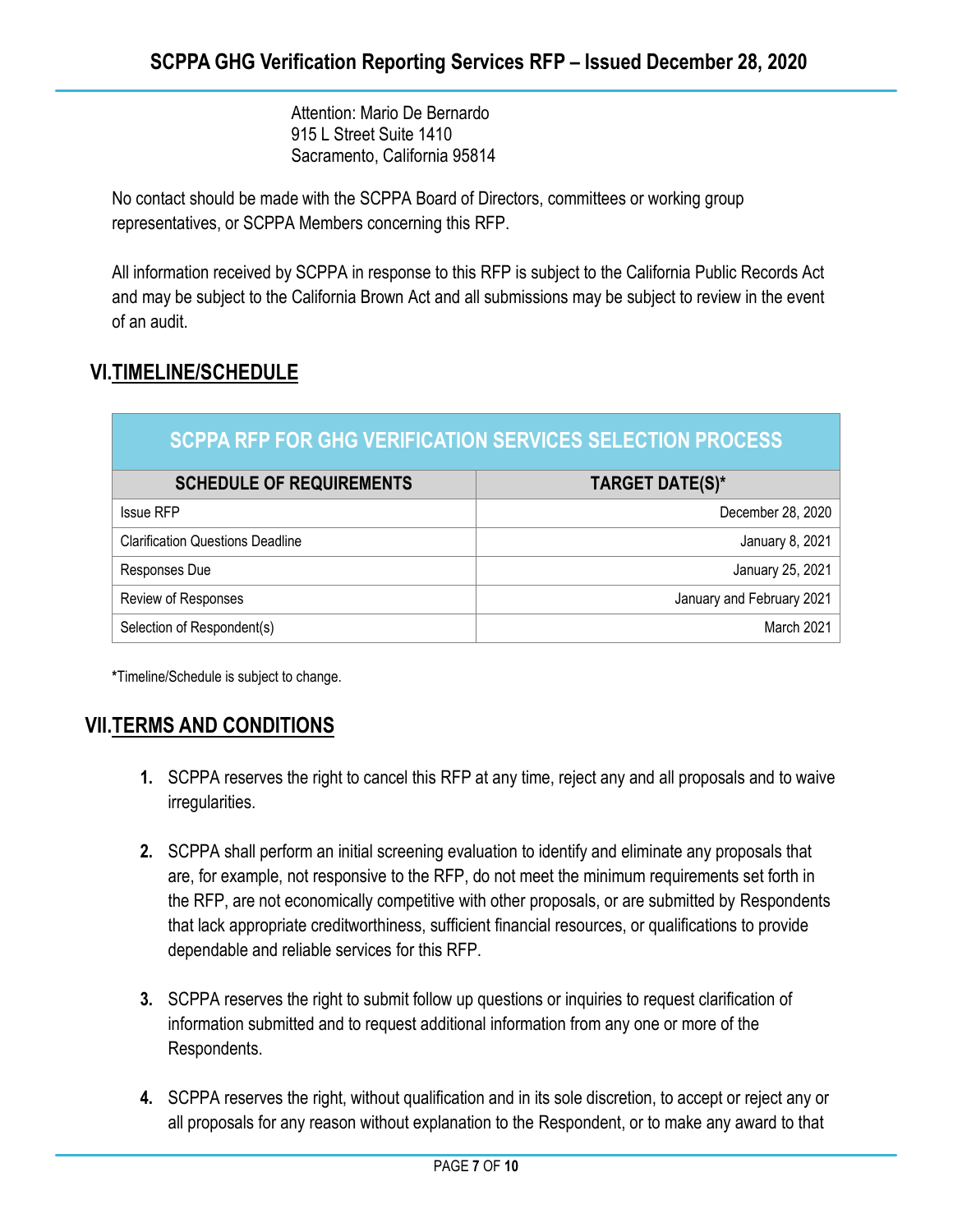Respondent, who, in the opinion of SCPPA, will provide the most value to SCPPA and its Members.

- **5.** SCPPA may decline to enter into any potential engagement agreement or contract with any Respondent, terminate negotiations with any Respondent, or to abandon the request for proposal process in its entirety.
- **6.** SCPPA reserves the right to make an award, at its sole discretion, irrespective of price or technical ability, if SCPPA determines that to do so would result in the greatest value to SCPPA and its Members.
- **7.** Those Respondents who submit proposals agree to do so without legal recourse against SCPPA, its Members, their directors, officers, employees and agents for rejection of their proposal(s) or for failure to execute or act on their proposal for any reason.
- **8.** SCPPA shall not be liable to any Respondent or party in law or equity for any reason whatsoever for any acts or omissions arising out of or in connection with this RFP.
- **9.** SCPPA shall not be liable for any costs incurred by any Respondents in preparing any information for submission in connection with this RFP process or any and all costs resulting from responding to this RFP. Any and all such costs whatsoever shall remain the sole responsibility of the Respondent.
- **10.** SCPPA may require certain performance assurances from Respondents prior to entering into negotiations for work that may result from this RFP. Such assurances may potentially include a requirement that Respondents provide some form of performance security.
- **11.** Prior to contract award, the successful Respondent shall supply a detailed breakdown of the applicable overheads and fringe benefit costs that are part of the labor rates and other direct costs associated with the services to be performed.
- **12.** SCPPA Members, either collectively or individually may contact Respondents to discuss or enter into negotiations regarding a proposal. SCPPA is not responsible or liable for individual Members interactions with the Respondent which are not entirely conducted through SCPPA or at SCPPA's option or election to engage the Respondent as defined within the RFP.
- **13.** Submission of a proposal constitutes acknowledgement that the Respondent has read and agrees to be bound by the terms and specifications of this RFP and any addenda subsequently issued by SCPPA.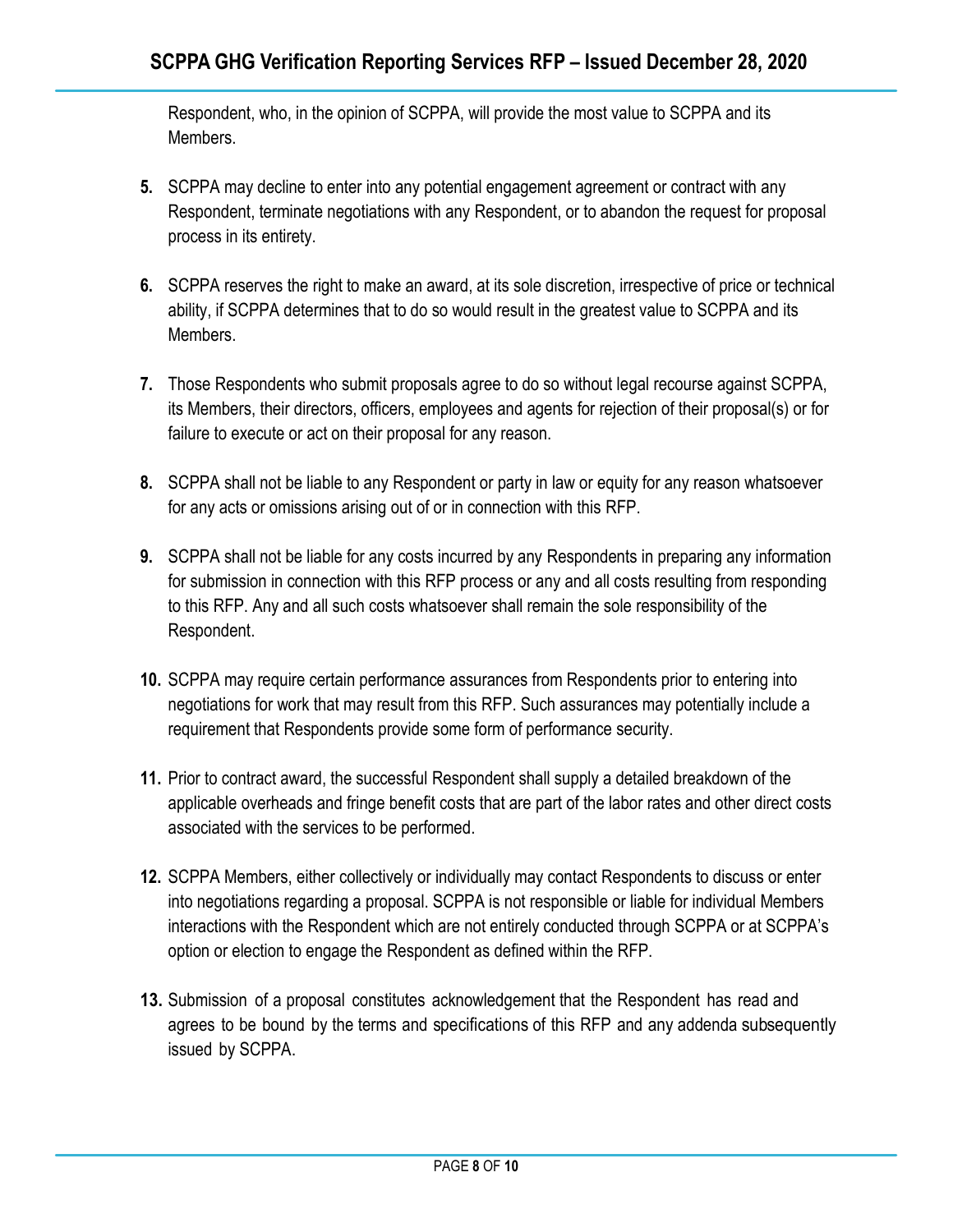- **14.** Information in this RFP is accurate to the best of SCPPA's and its Members' knowledge but is not guaranteed to be correct. Respondents are expected to complete all of their due diligence activities prior to entering into any final contract negotiations with SCPPA.
- **15.** SCPPA reserves the right to reject any proposal for any reason without cause. SCPPA reserves the right to enter into relationships with more than one Respondent, can choose not to proceed with any Respondent with respect to one or more categories of services, and can choose to suspend this RFP or to issue a new RFP that would supersede and replace this RFP.

### **VIII.ADDITIONAL REQUIREMENTS FOR PROPOSAL**

### **1. CONSIDERATION OF RESPONSES:**

Submitted proposals should be prepared simply and economically, without the inclusion of unnecessary promotional materials. Proposals should be submitted on recycled paper that has a minimum of thirty percent (30%) post-consumer recycled content and duplex copied (double-sided pages) where possible.

### **2. INSURANCE, LICENSING, OR OTHER CERTIFICATION:**

If selected, the Respondent will be required to maintain sufficient insurance, licenses, or other required certifications for the type of work being performed. SCPPA or its Members may require specific insurance coverage to be established and maintained during the course of work and as a condition of award or continuation of contract.

### **3. NON-DISCRIMINATION/EQUAL EMPLOYMENT PRACTICES/AFFIRMATIVE ACTION PLAN:**

If selected, the Respondent and each of its known subcontractors may be required to complete and file an acceptable Affirmative Action Plan. The Affirmative Action Plan may be set forth in the form required as a business practice by any of SCPPA's Members, including the Department of Water and Power of the City of Los Angeles which is SCPPA's largest Member.

### **4. LIVING WAGE ORDINANCE:**

If selected, the Respondent may be required to comply with the applicable provisions of the City of Los Angles Living Wage Ordinance and the City of Los Angeles Service Contract Workers Retention Ordinance. The Living Wage Ordinance provisions are found in Section 10.36 of the Los Angeles City Administrative Code; and the Service Contract Workers Retention Ordinance are found in Section 10.37 of the Los Angeles Administrative Code (SCWRO/LW0). Respondents may also be required to comply with other Members Living Wage Ordinance.

### **5. PREVAILING WAGE RATES:**

If selected, the Respondent will be required to conform to prevailing wage rates applicable to the location(s) where any work is being performed. Workers shall be paid not less than prevailing wages pursuant to determinations of the Director of Industrial Relations as applicable in